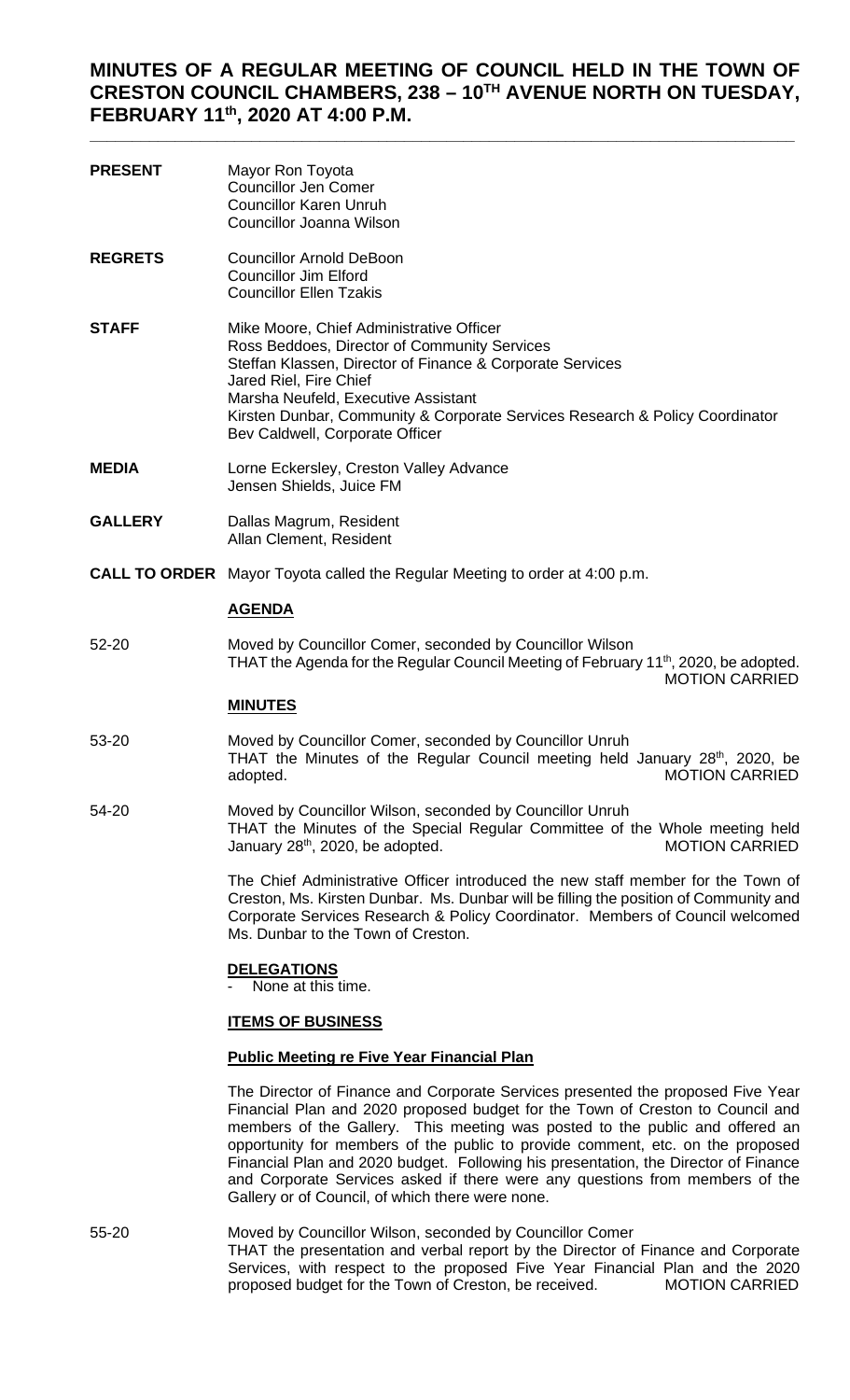### **Five Year Financial Plan**

56-20 Moved by Councillor Unruh, seconded by Councillor Comer THAT Recommendation No. 1 from the Special Regular Committee of the Whole meeting held January 28<sup>th</sup>, 2020, be adopted as follows:

### **RECOMMENDATION NO. 1:**

THAT the presentation from the Director of Finance and Corporate Services, regarding the proposed 2020 Budget and Five Year Financial Plan for the Town of Creston, be received; AND FURTHER, THAT staff prepare the Five Year Financial Plan (2020 – 2024) Bylaw for Council's consideration at the February 11<sup>th</sup>, 2020<br>Regular Council Meeting. MOTION CARRIED Regular Council Meeting.

### **NOTE: Recommendation No. 2 was brought forward for adoption at the January 28th, 2020 Regular Council Meeting.**

### **Resolution Submission re AKBLG Conference**

57-20 Moved by Councillor Unruh, seconded by Councillor Comer THAT Recommendation No. 3 from the Special Regular Committee of the Whole meeting held January 28<sup>th</sup>, 2020, be adopted as follows:

### **RECOMMENDATION NO. 3:**

THAT Recommendation No. 2 from the Special Regular Committee of the Whole meeting of January 28<sup>th</sup>, 2020, with respect to submitting a resolution to the Association of Kootenay & Boundary Local Governments' 2020 Annual Conference, be brought forward to the Regular Council Meeting of January 28<sup>th</sup>, 2020 for adoption. MOTION CARRIED

### **Creston Valley Rod & Gun Club re Donation Request**

58-20 Moved by Councillor Unruh, seconded by Councillor Comer THAT the request from the Creston Valley Rod & Gun Club for a donation to their Annual Banquet, be received; AND FURTHER, THAT Council authorizes a donation of one duffle bag, one Town hat and one Town T-Shirt to the Creston Valley Rod & Gun Club's Annual Wild Game Banquet Dinner and Awards Night event for 2020. MOTION CARRIED

### **RDCK Invitation to Attend a Compost Workshop**

59-20 Moved by Councillor Unruh, seconded by Councillor Comer THAT the invitation from the Regional District of Central Kootenay, to participate in a networking and information sharing Workshop, be received; AND FURTHER, THAT one member of Council is authorized to attend the Regional District of Central Kootenay Regional Compost Workshop in Nelson on March 4<sup>th</sup>, 2020, with expenses paid as per Policy. The contract of the contract of the MOTION CARRIED

### **Creston Curling Club re Discretionary Grant Request**

60-20 Moved by Councillor Comer, seconded by Councillor Unruh THAT the request from the Creston Curling Club, for a Discretionary Grant, be received; AND FURTHER, THAT Council declines the request from the Creston Curling Club for a Discretionary Grant in the amount of \$500, to assist with expenses for two teams from the Creston Curling Club to attend the Zone 2 BC Interior Curling Association Championships in Penticton and Summerland in 2020. MOTION CARRIED

### **Request to Ban the Use of 'Roundup'**

61-20 Moved by Councillor Unruh, seconded by Councillor Wilson THAT the correspondence from Ms. Susan Eyre, regarding the ban of the use of 'Roundup' in the Town of Creston, be received; AND FURTHER, THAT staff write Ms. Eyre, advising that banning the sale of the product 'Roundup' would be a Provincial regulation and not in the control of the Town of Creston, and further advise that the Town of Creston does not use the product 'Roundup' as a herbicide control product except in extreme circumstances and under the advisement of the Central Kootenay Invasive Species Society, when eradication of hazardous weeds or plants through manual efforts have been ineffective. MOTION CARRIED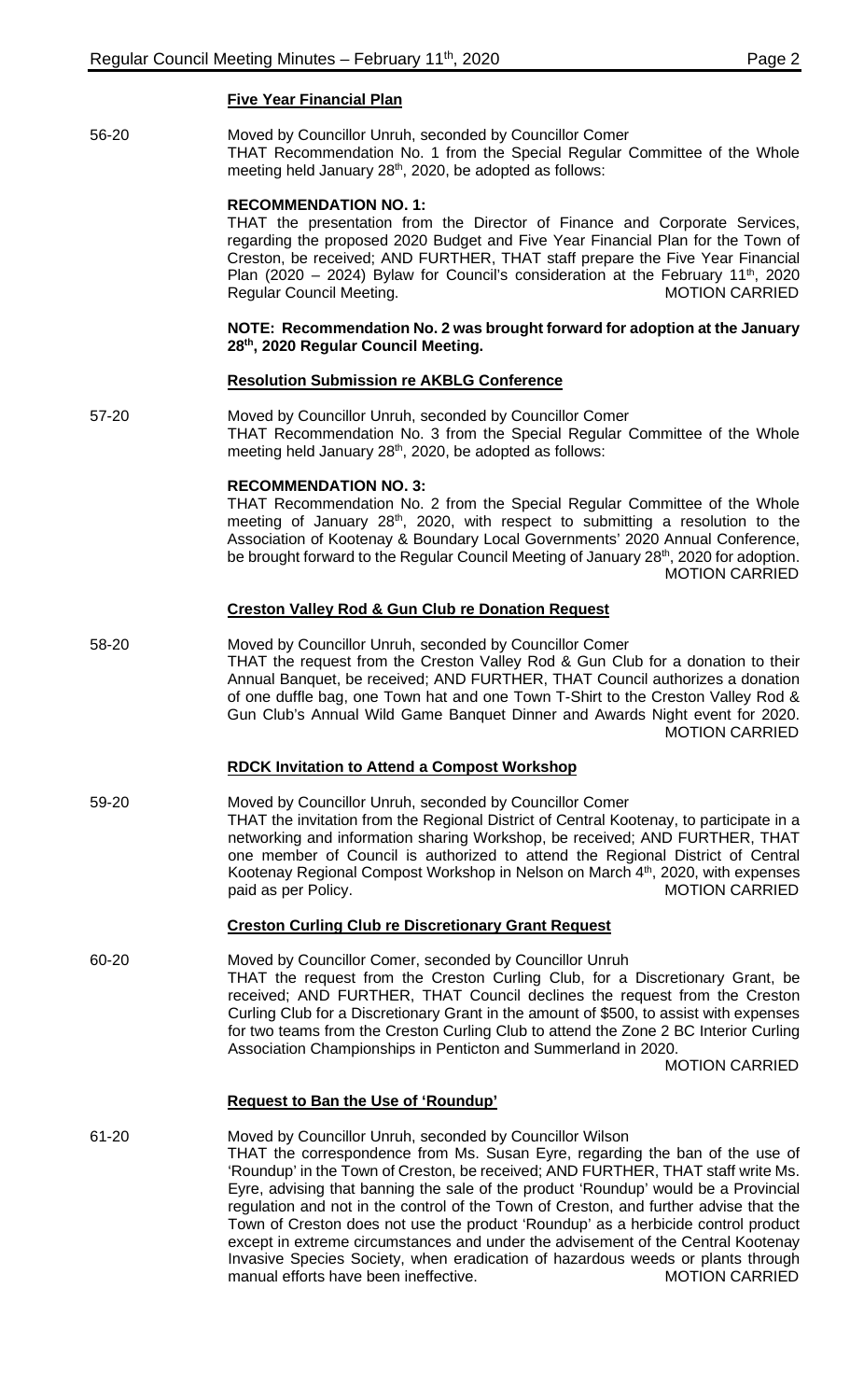62-20 Moved by Councillor Comer, seconded by Councillor Unruh THAT correspondence from the City of Vernon, being a copy of a letter sent to Emergency Management BC, with respect to the proposed modernization of emergency management legislation in British Columbia, be received.

MOTION CARRIED

## **Swift Internet re Letter of Support**

63-20 Moved by Councillor Comer, seconded by Councillor Wilson THAT the Mayor is authorized to write a letter in support of the application for funding under the Northern Development Initiative Trust, Connecting British Columbia Program, by Swift Internet, with respect to upgrading broadband infrastructure in rural areas within the Creston Valley. The Creston Valley areas within the Creston Valley.

### **Spirit of Creston Square Murals**

64-20 Moved by Councillor Unruh, seconded by Councillor Wilson THAT the Request for Decision from the Director of Community Services, regarding the Spirit of Creston Square murals, be received; AND FURTHER, THAT Council directs staff to submit a Public Art Grant Application to the Columbia Basin Trust, for funding to assist in facilitating the replacement of the Spirit of Creston Square murals, located on the west façade of 1118 Canyon Street (Pharmasave).

MOTION CARRIED

### **Crawford Hill Reservoir Restoration Project**

65-20 Moved by Councillor Comer, seconded by Councillor Wilson THAT the News Release from the Columbia Basin Trust, advising that the grant application from the Town of Creston for funding to assist with the costs for the restoration of the Crawford Hill Reservoir (Creston Open Reservoir Restoration Project), has been approved in the amount of \$75,000, be received. MOTION CARRIED

### **BYLAWS**

### **Property Maintenance Amendment Bylaw No. 1906, 2020**

66-20 Moved by Councillor Unruh, seconded by Councillor Wilson THAT Property Maintenance Amendment Bylaw No. 1906, 2020, be adopted. MOTION CARRIED

### **Bylaw Notice Enforcement Amendment Bylaw No. 1907, 2020**

67-20 Moved by Councillor Comer, seconded by Councillor Unruh THAT Bylaw Notice Enforcement Amendment Bylaw No. 1907, 2020, be adopted. MOTION CARRIED

### **Five Year Financial Plan (2020 – 2024) Bylaw No. 1899, 2020**

- 68-20 Moved by Councillor Wilson, seconded by Councillor Unruh THAT Five Year Financial Plan (2020 – 2024) Bylaw No. 1899, 2020, be read a first time by title and second time by content. MOTION CARRIED
- 69-20 Moved by Councillor Comer, seconded by Councillor Unruh THAT Five Year Financial Plan (2020 – 2024) Bylaw No. 1899, 2020, be read a third time by title. The state of the state of the MOTION CARRIED

### **NEW BUSINESS**

No new business at this time.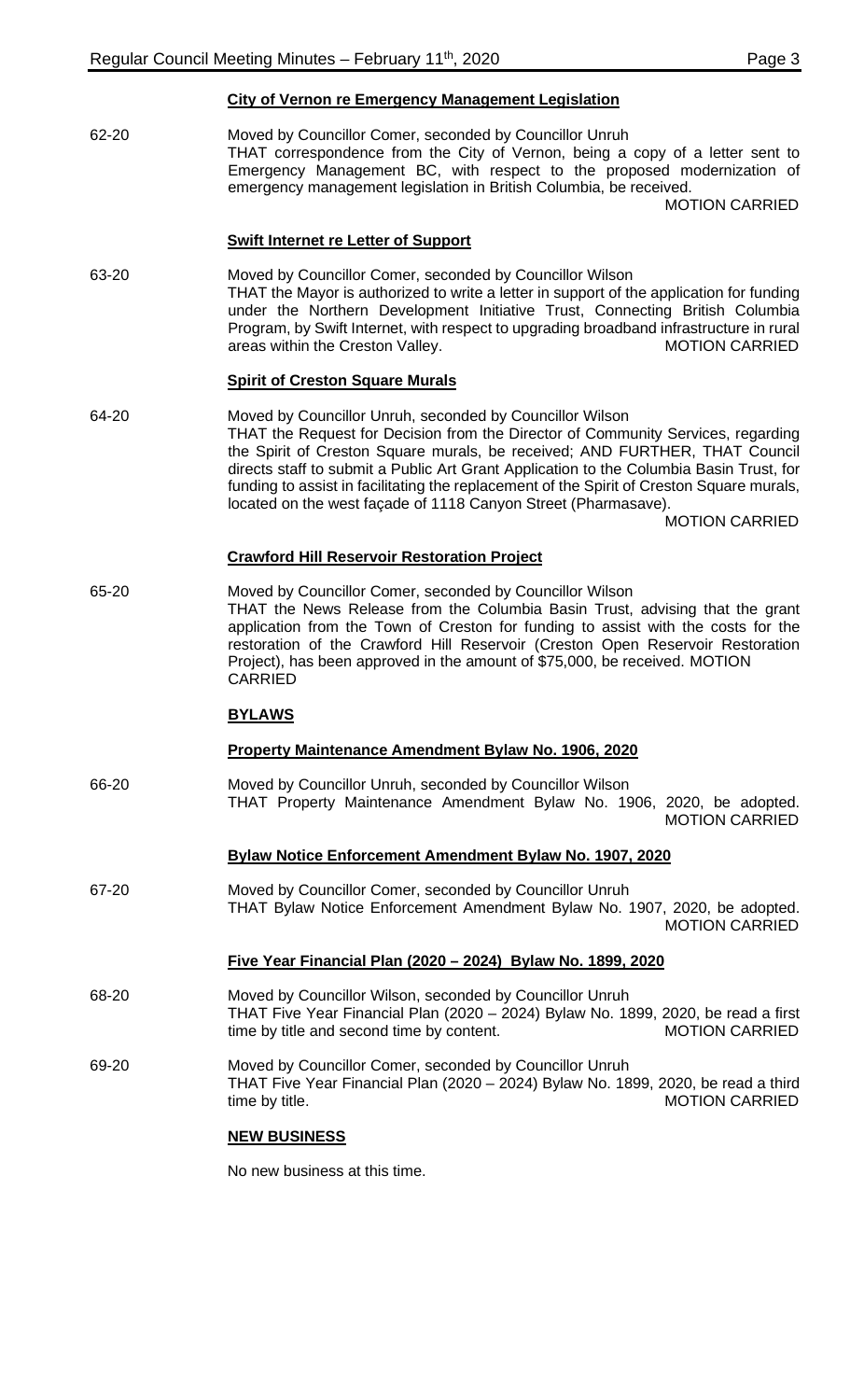## **REPORTS OF REPRESENTATIVES**

Councillor Unruh reported on her attendance at a Winterfest / Santa Parade wrap up meeting, a Creston Valley Blossom Festival meeting, and a Creston Valley Health Working Group meeting.

Councillor Wilson reported on her attendance at a Creston Valley Blossom Festival meeting.

70-20 Moved by Councillor Wilson, seconded by Councillor Comer THAT the verbal reports of Council and staff, be received as presented.

MOTION CARRIED

## **GIVING OF NOTICES**

- COTW February 18<sup>th</sup>, March 17<sup>th</sup>, 2020
- COUNCIL February 25<sup>th</sup>, March 10<sup>th</sup>, 24<sup>th</sup>, 2020
- SPECIAL COUNCIL February 18<sup>th</sup>, 2020 (Budget Bylaw)

### **QUESTION PERIOD**

Mr. Jensen Shields asked what the \$75,000 grant funding from Columbia Basin Trust for the restoration of the Crawford Hill Reservoir site, would be used for. The Chief Administrative Officer stated that there would be a constant flow of water through the site in developing the area for wetlands. Funding would also be spent on infrastructure, landscaping, removing the man-made diking, etc.

Mr. Shields asked if there would be a wooden observation deck built at the site. The Chief Administrative Officer advised that there is an opportunity for the Town to work with non-profit organizations in creating the area for public use/park space.

Mr. Shields asked if the Regional District of Central Kootenay was on board with this project, as it would involve the decommissioning of its reservoir located further up on the site. The Chief Administrative Officer advised that the Regional District is on board with this restoration project.

Mr. Lorne Eckersley asked if all of the ponds were lined. The Chief Administrative Officer advised that the Erickson reservoir site was lined and it is unknown if lining is involved for the other areas at this point.

Mr. Eckersley asked if the replacement murals in the Spirit of Creston Square would have a base that is lasting. The Director of Community Services advised that the Town has been in consultation with Chemanius in the Cowichan Valley Regional District, which is known for its murals, and the new murals will have a longer lasting base applied prior to the murals being painted.

Ms. Dallas Magrum stated that she has noted that it has been some time since the local RCMP Detachment has made a presentation to Council and she was wondering about the status of the RCMP lease and the costs associated with that lease. Mayor Toyota advised that the local Staff Sergeant will be coming to Council in the next month to provide the Quarterly Review for the Creston RCMP Detachment.

### **RECESS AND MOVE TO A CLOSED COUNCIL MEETING**

71-20 Moved by Councillor Unruh, seconded by Councillor Comer

THAT the Regular Council Meeting of February 11<sup>th</sup>, 2020 be recessed at 4:54 p.m. and by authority of the *Community Charter*, Council move to a Closed Council Meeting with this meeting being closed from the public and/or news media pursuant to Sub-Section 90(1)(a) personnel issues and (c) labour relations affecting the municipality. MOTION CARRIED

### **RECONVENE**

The Regular Council Meeting of February 11<sup>th</sup>, 2020 reconvened at 5:06 p.m.